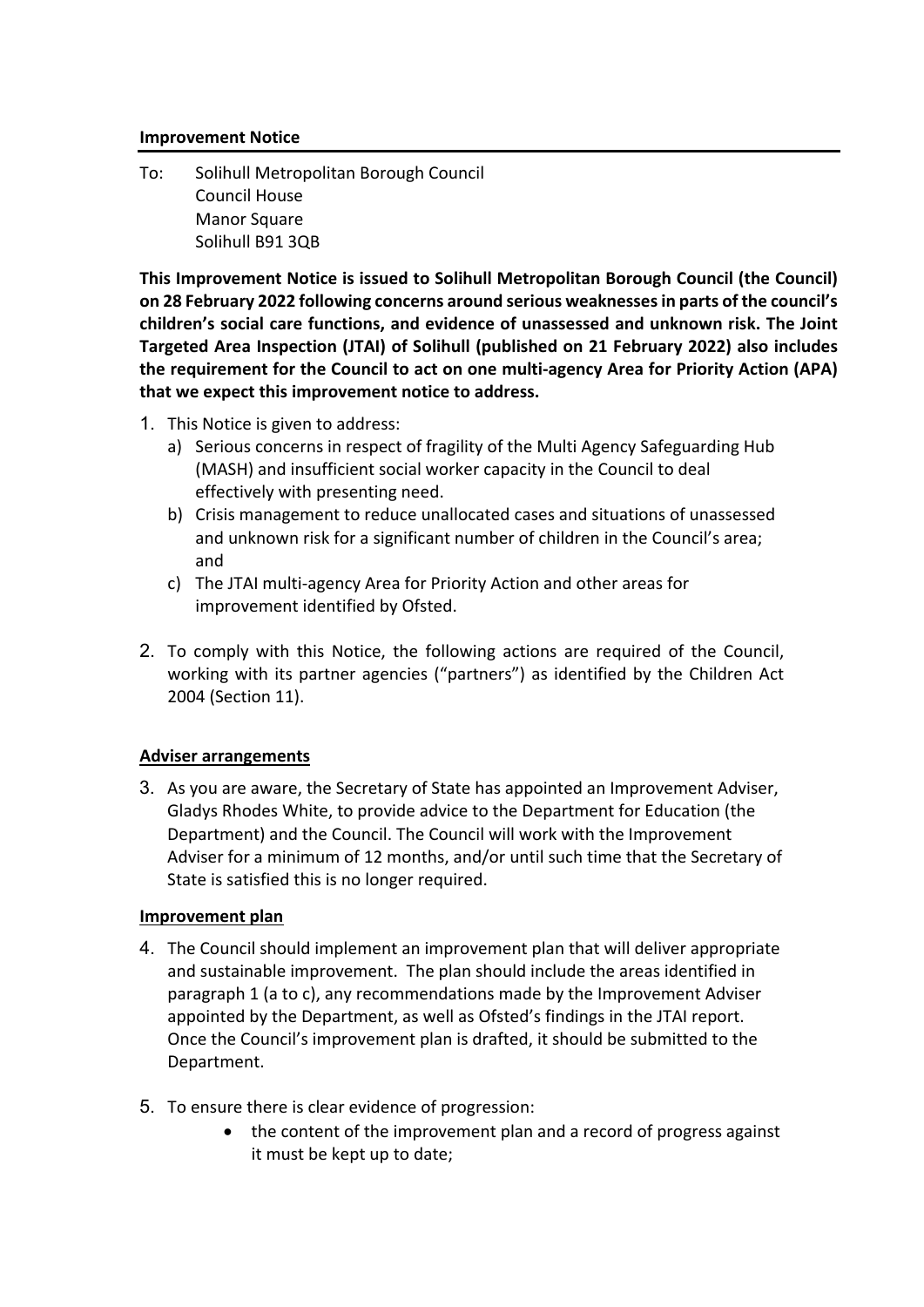- the Improvement Adviser will sit on the Council's Improving Children's Safeguarding Board (renamed to improving outcomes board) chaired by Penny Thompson, to ensure there is a clear and independent line of sight between the Council and the Department. The board should have full support from the Chief Executive and Council Leader, to oversee implementation of the improvement plan and report to the improvement board on progress against the objectives in the plan as well as commissioning updates from partners in order to do this;
- reports to the improvement board should include data, analysis and recommendations supported by evidence of the impact of improvements on the quality of practice and experience of children and families;
- the Council should highlight those objectives which are slow to progress and highlight where contributions need to be strengthened; and
- the views of frontline staff and of children and young people to be taken into consideration in the development of practice and standards.

## **Department for Education reviews**

- 6. Officials or advisers from the Department will undertake reviews of progress against the improvement plan at least every six months and more regularly where appropriate.
- 7. These reviews may cover but are not exclusive to: culture; performance; leadership, management and governance; workforce and management oversight; early help; and multi-agency arrangements.
- 8. The Improvement Adviser may require a diagnostic review or assessment of performance in a specific service area to be undertaken by the Council or other party agreed with the Department.
- 9. The Department will offer dedicated improvement support through its Sector Led Improvement Partner arrangements and may consider additional requests for support as part of the review process.
- 10.For any review or assessment, the Council must provide the persons conducting it with:
	- access to, and time with, staff and leaders;
	- accurate and up to date data on performance and quality;
	- facilities to carry out the reviews;
	- access to case files, minutes of meetings, supervision records or any other relevant information.